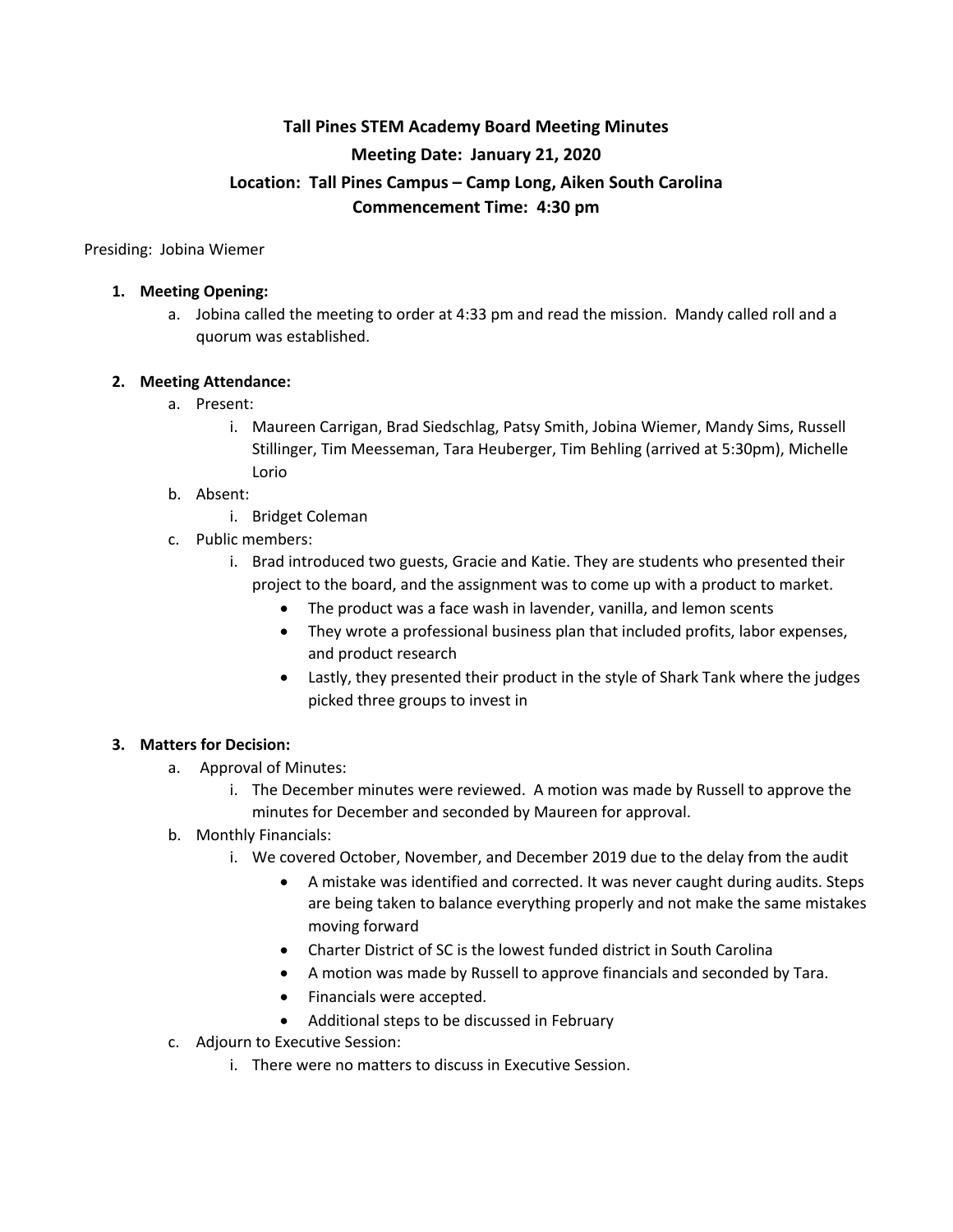## **4. Matters for Discussion**

- a. Augusta Communications provided a quote for the security concerns mentioned in the December 2019 meeting. This included 30 radios, a one-time FCC license, a refundable engineering study, and a delivery fee.
	- i. Total cost is \$9,450
	- ii. Alternatively, they can be leased
		- \$475/month for 24 months
		- \$325/month for 36 months
		- \$192.50/month for 48 months
	- iii. It was suggested that we do a fundraiser to get the funds or apply for a grant
	- iv. Discussion is being tabled until a second or third quote is gathered
- b. Finance Committee Updates:
	- i. No updates from Dr. Carrigan
- c. Lottery Procedure Reviewed:
	- i. Each application is assigned randomly to a number
	- ii. All 200 numbers are laid out as proof and drawn
	- iii. Details about priority to be discussed at another meeting
- d. Jobina suggested we amend the current enrollment procedures to reflect the expansion of students
- e. Motion to add safety and security update
	- i. Motioned by Maureen and seconded by Mandy
- f. Assignments for lottery on February  $18<sup>th</sup>$ :
	- i. Mandy to pull numbers
	- ii. Jobina verbally states the numbers
	- iii. Michelle documents the numbers
	- iv. Maureen duplicates the numbers on the board

## **5. Matters of Noting:**

- a. Enrollment Interest and Upcoming Lottery
- b. School/Principal's Update (Brad)
	- i. We need science fair volunteers
	- ii. Aiken Electric Co-op (Keyatta Priester) toured the school
		- Showcase on February  $12^{th}$  (9am-11am)
		- Public will be invited in
	- iii. Washington DC trip for  $8<sup>th</sup>$  graders is coming up on March  $1<sup>st</sup>$
	- iv. Calendar needs to be approved
		- Very similar to ACPSD calendar
		- Adding to the agenda for February's board meeting

## 6. **Meeting Finalization:**

- a. Review actions to be taken:
	- i. Tara to be added to the bank account
	- ii. Notify Brad if available to be science fair judge
	- iii. Share announcements on social media about lottery and expansion